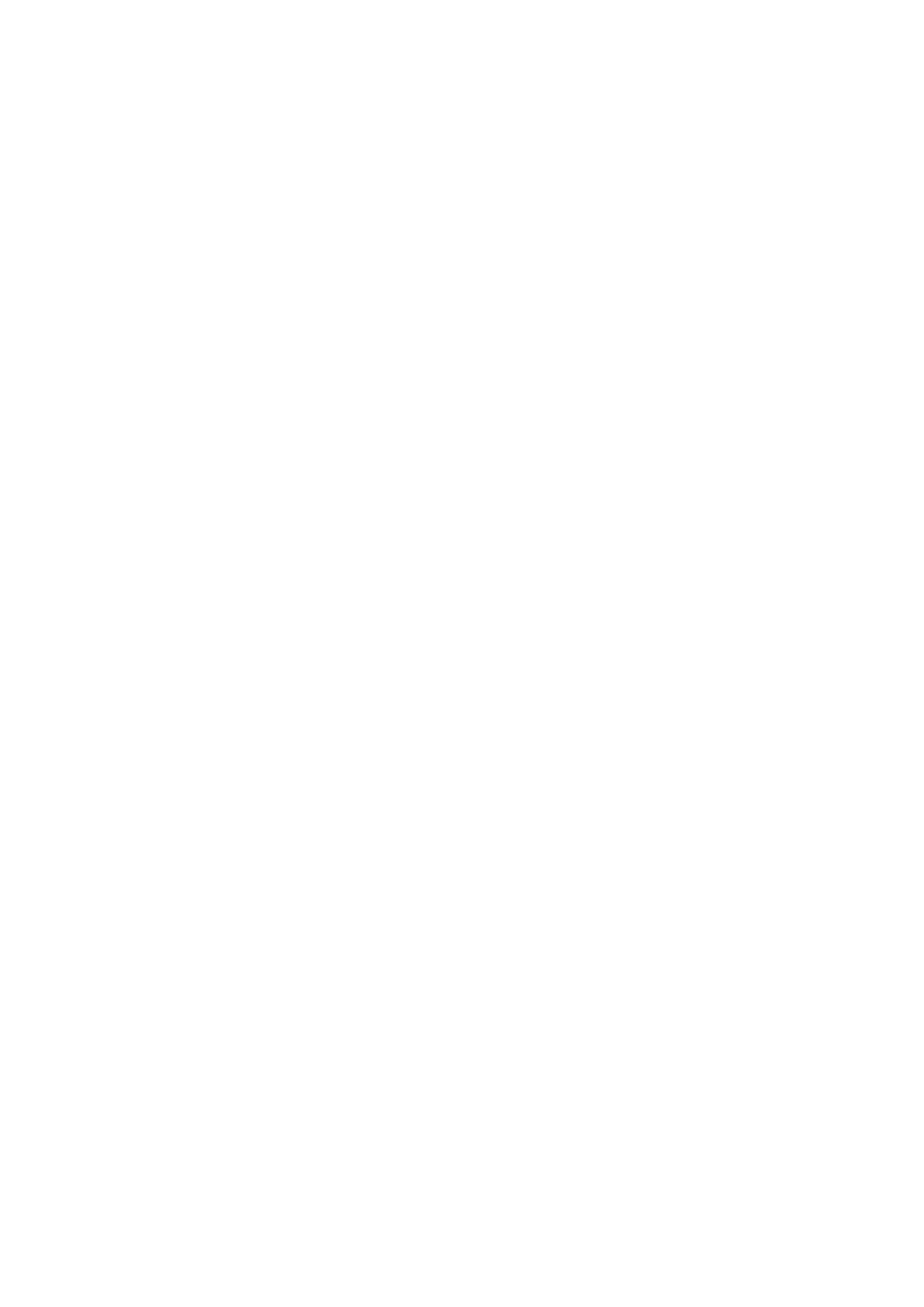# **Introduction**

At Sacred Heart Catholic Primary School, we are very fortunate to have a supportive and friendly parent body. Our parents recognise that educating children is a process that involves partnership between parents, school staff and the school community. As a partnership, our parents/ carers will understand the importance of a good working relationship to equip the children with the necessary skills for continuing their education and then leading into adulthood.

# **Rationale**

The purpose of this policy is to provide a reminder to all parents, carers and visitors to our school about expected conduct. This supports us in meeting our statement to work in unity, with care and to achieve.

Sacred Heart RC Primary School is a caring school which aims to create a stimulating, learning environment in which every individual has the opportunity to be the best they can be. At Sacred Heart, we value our strong relationship with parents and carers. Together this helps us achieve the very best for the children in a mutually supportive partnership between parents, class teachers and the school community.

We want to create the best possible outcomes for children. This requires the relationship between home and school to be based on the principles of care, integrity, trust and mutual respect (for all parties involved). The maintenance of this relationship is important to ensure that a child or children are safe (please read our safeguarding policy) and not open to undue distress and anxiety.

# **Guidance**

As well as following the guidance set out in our Partnership Agreement and holding the above principles in mind, parents, carers and visitors are reminded:

- To respect the caring ethos and values of the school
- That both teachers and parents need to work together for the benefit of their children. Parents/ carers need to be supportive of the school staff and not share any negative views they may have of staff/ other children with their own children.
- Approaching school staff for help to resolve an issue is done in an appropriate manner.
- All members of the school community are treated with respect using appropriate language and behaviour.
- To correct their child's actions especially where it could lead to conflict, aggressive or unsafe behaviour – both on and off the school premises.
- To use other strategies rather than using 'staff' as threats to change their children's behaviour.

# **In order to support a peaceful and safe school environment the school will not tolerate parents, carers or visitors exhibiting the following:**

- Disruptive behaviour which interferes or threatens to interfere with any of the schools operation or activities anywhere on the school premises.
- Using loud or offensive language or displaying temper.
- Threatening, in any way, a member of school staff, visitor, fellow parent/carer or pupil.
- Damaging or destroying school property or threatening to
- Sending abusive or threatening e-mails or text/voicemail/phone messages or other written communications to anyone within the school community.
- Defamatory, offensive or derogatory comments regarding the school or any of the pupils/parent/staff, at the school on Facebook or other social sites. (See Appendix 1).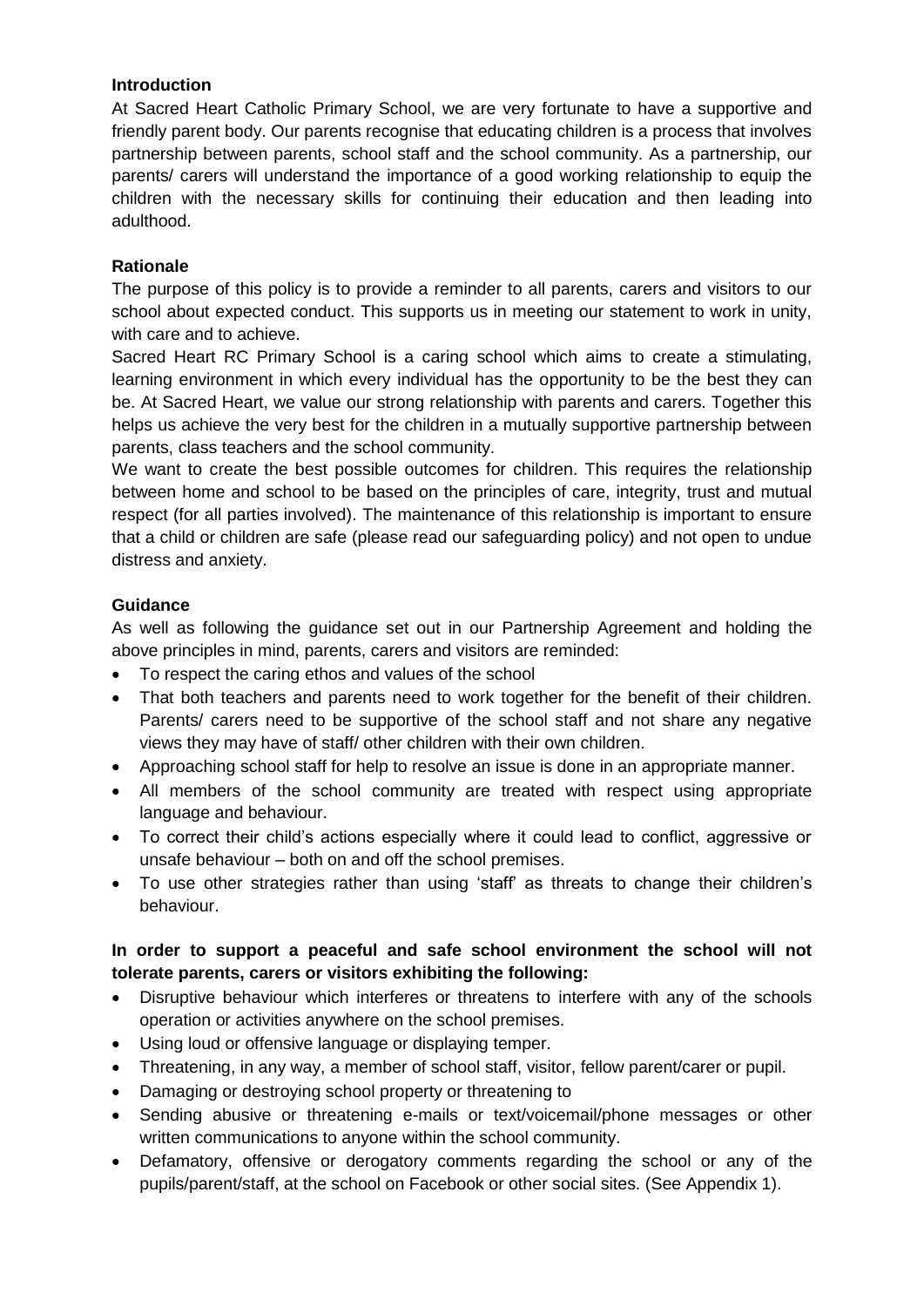- The use of physical or verbal aggression towards another adult or child. This includes physical punishment against your own child.
- Approaching someone else's child in order to discuss or chastise them because of the actions of this child towards their own child. (Such an approach to a child may be seen to be an assault on that child and may have legal consequences).
- Smoking, vaping, taking illegal drugs or the consumption of alcohol on school premises. (Alcohol may only be consumed during authorised events) This includes the school car park.
- Dogs being brought on to school premises (other than guide dogs/ therapy dogs).
- Should any of the above occur on school premises (or on social media) the school may feel it is necessary to take action by contacting the appropriate authorities and/or sadly, consider banning the offending adult from entering the school premises. Please note that some of the above are criminal offences and could result in school making contact with the Police.
- Note: Can parents please ensure they make all persons responsible for collecting their children aware of this policy.
- Thank you for abiding by this policy in our school. Working together we create a positive and uplifting environment not only for the children but also all who work and visit our school.

# **Parents/ Carers found not to be adhering to this code of conduct will be subject to the following procedure:**

- 1. Initially the head-teacher will liaise with the member of staff concerned to assess the issue that has arisen. The parent/ carer concerned will be informed and the headteacher will discuss with them how this policy will be used. They will be given the opportunity to respond with the hope that a resolution can occur.
- 2. The parent /carer will receive a letter from Appendix 2 (dependent on issue/ severity of issue). The head- teacher will discuss this with the Chair of Governors and a decision will be made between them on which letter is deemed most appropriate and any further action to be taken.

Any incident where a member of staff has needed to refer to this policy in relation to something they have experienced will be logged by the head-teacher.

# **Parents/ Carers are reminded that the school does have a 'Complaints Policy' which can be referred to by parents at any time**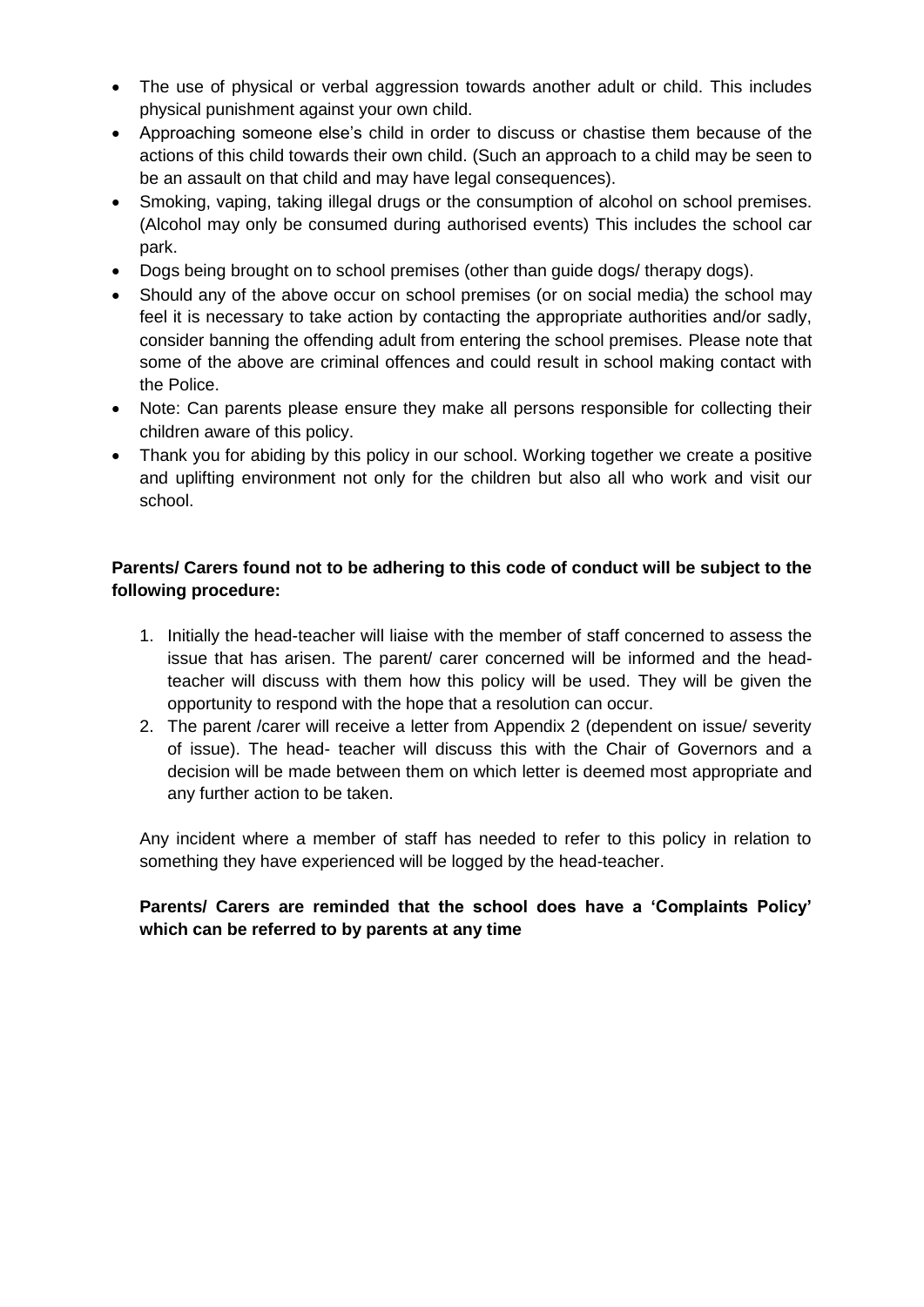# **Appendix 1**

The school will also consider its legal options to deal with any misuse on social networking and other sites. Inappropriate use of Social Network Site Social media websites are being used increasingly to fuel campaigns and complaints against schools, Head-teachers, school staff, and in some cases other parents or pupils. The Department for Education/Government and Governors of Sacred Heart RC Primary School considers the use of social media websites being used in this way as unacceptable. Any concerns you may have about the school or your child/children must be made through the appropriate channels by speaking to the class teacher, the Headteacher or the Chair of Governors, where they will be dealt with fairly, appropriately and effectively for all concerned. Libellous or Defamatory posts - In the event that any pupil or parent/carer of a child/children at Sacred Heart RC Primary school is found to be posting libellous or defamatory comments on Facebook or other social network sites, they will be reported to the appropriate 'report abuse' section of the network site. All social network sites have clear rules about the content which can be posted on the site and they provide robust mechanisms to report contact or activity which breaches this. The school will also expect that any parent/carer or pupil removes such comments immediately. Cyber Bullying – we take very seriously the use of cyber bullying by one child or a parent to publicly humiliate another by inappropriate social network entry. We will take and deal with this as a serious incident of school bullying.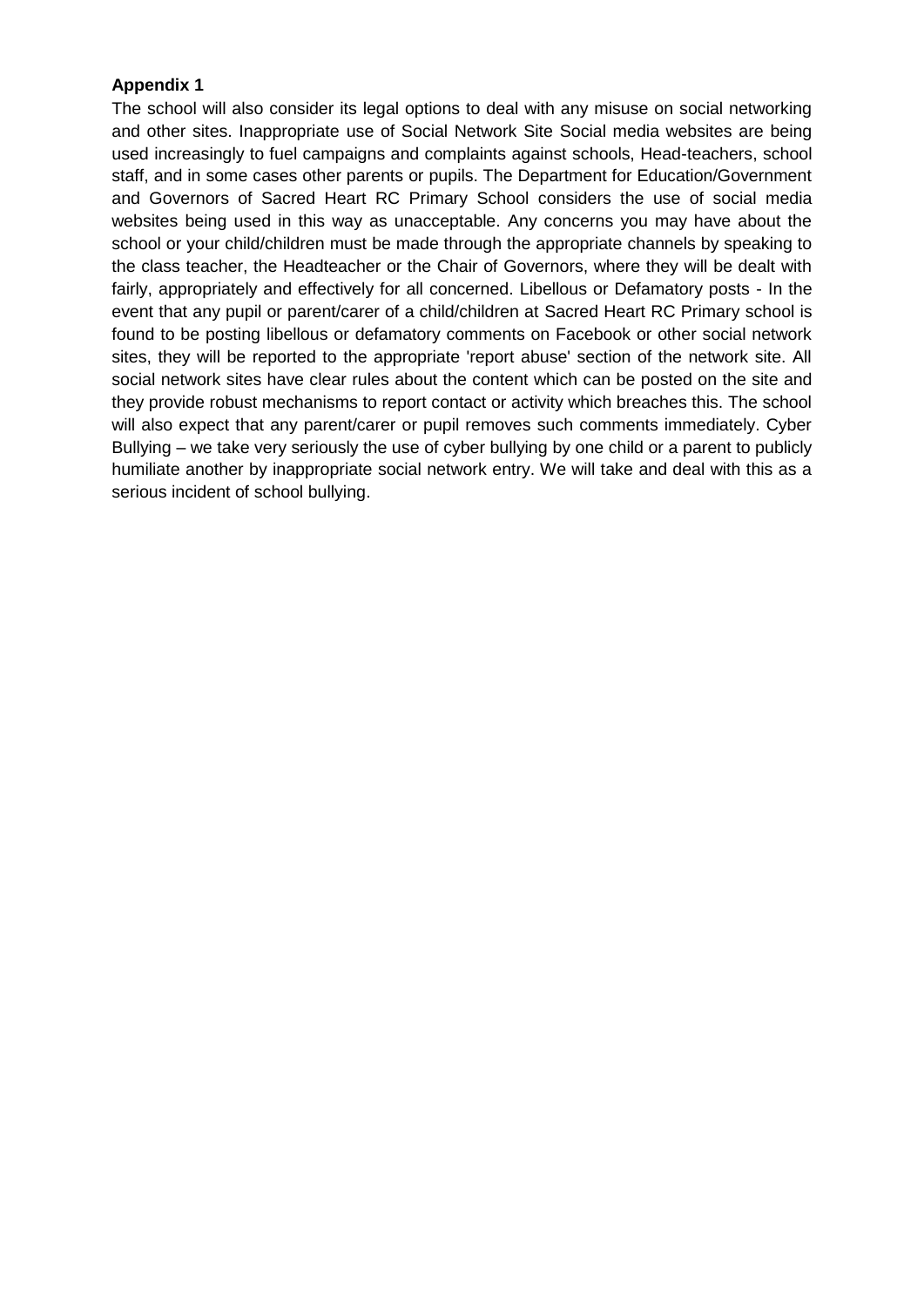**Model letters**



Sacred Heart Catholic Primary School **Tollgate** Bretton Peterborough PE3 9XD Tel: (01733) 262449 (01733) 267762 e-mail office@sacredheart.peterborough.sch.uk

Headteacher: Mr M Cooper

Dear parent,

I have received a report about your conduct on (enter date and time). [Add summary of the incident and of its effect on staff, students and other parents.] We believe staff, parents and children are entitled to a safe and protective environment in which to work. Behaviour that will cause harassment, alarm or distress to users of the premises is contrary to the aims of the school. I must inform you that the school will not tolerate conduct of this nature on its premises and will act to defend its staff and students. I am therefore informing you that should the school staff have any further concerns about your behaviour formal procedures will be followed.

Yours sincerely Headteacher

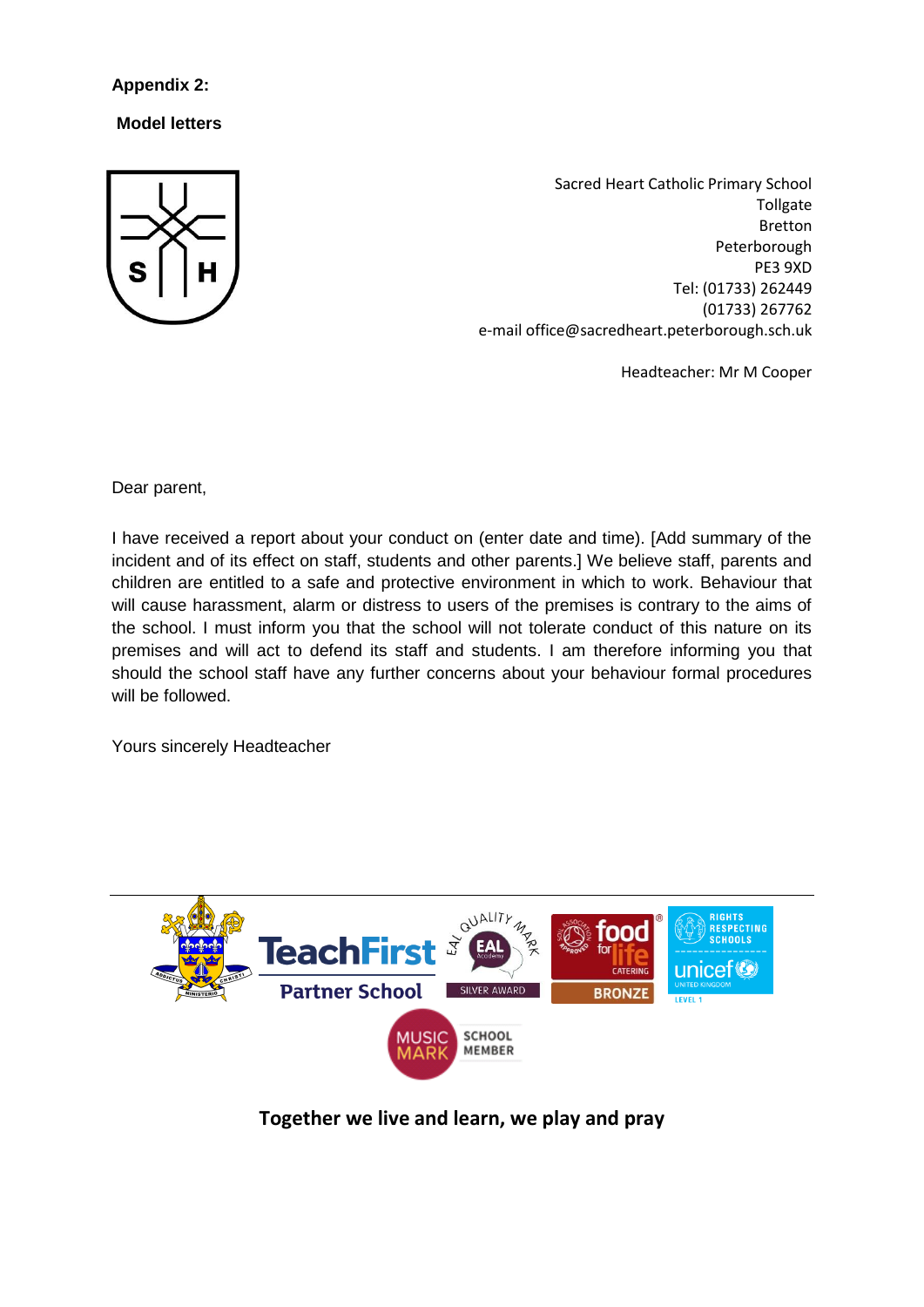**Model letters**



Sacred Heart Catholic Primary School **Tollgate** Bretton Peterborough PE3 9XD Tel: (01733) 262449 (01733) 267762 e-mail office@sacredheart.peterborough.sch.uk

Headteacher: Mr M Cooper

Dear parent,

I have received a report about your conduct on (enter date and time). [Add summary of the incident and of its effect on staff, students and other parents.] We believe staff, parents and children are entitled to a safe and protective environment in which to work. Behaviour that will cause harassment, alarm or distress to users of the premises is contrary to the aims of the school. I must inform you that the school will not tolerate conduct of this nature on its premises and will act to defend its staff and students. The Headteacher has already contacted you on \_\_\_\_\_\_. On the advice of the Headteacher I am therefore informing you that should the school staff have any further concerns about your behaviour you will be asked not to enter the premises and you could be prosecuted under Section 547 of the Education Act 1996. If convicted under this section, you are liable to a fine of up to £500

Yours sincerely Chair of Governors and Head Teacher

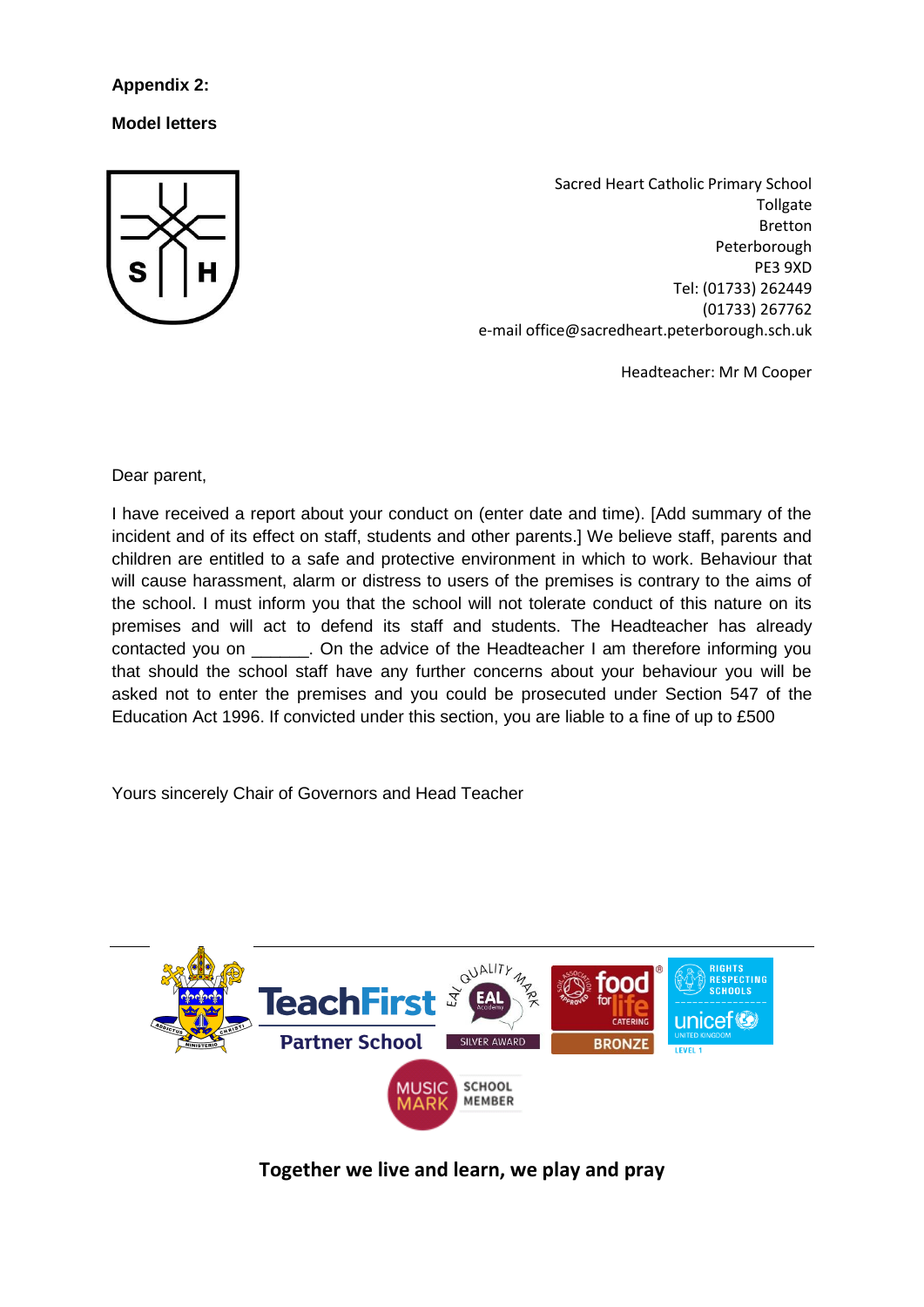**Model letters**



Sacred Heart Catholic Primary School **Tollgate** Bretton Peterborough PE3 9XD Tel: (01733) 262449 (01733) 267762 e-mail office@sacredheart.peterborough.sch.uk

Headteacher: Mr M Cooper

Dear [parent],

I have received a report from the Headteacher about your conduct on (enter date and time). [Add summary of the incident and of its effect on staff, students, other parents.] I must inform you that the school will not tolerate conduct of this nature on its premises and will act to defend its staff and students. On the advice of the Head teacher I am therefore instructing that (for a temporary period) you are not to reappear on the premises of the School. If you do not comply with this instruction I shall arrange for you to be removed from the premises and prosecuted under Section 547 of the Education Act 1996. If convicted under this section, you are liable to a fine of up to £500. The withdrawal of permission for you to enter the school premises takes effect straightaway. However, I still need to decide whether it is appropriate to confirm this decision. Before I do so, I wish to give you an opportunity to give me in writing any comments or observations of your own in relation to the report which I have received from the Head teacher. These comments may include any expressions of regret on your part and any assurances you are prepared to give about your future good conduct. To enable me to take a decision on this matter at an early point, you are asked to send me any written comments you wish to make by (state date ten working days from the date of letter). If on receipt of your comments I consider that my decision should be confirmed, you will be supplied with details of how to pursue a review of the circumstances of your case.

Yours sincerely Chair of Governors and Headteacher